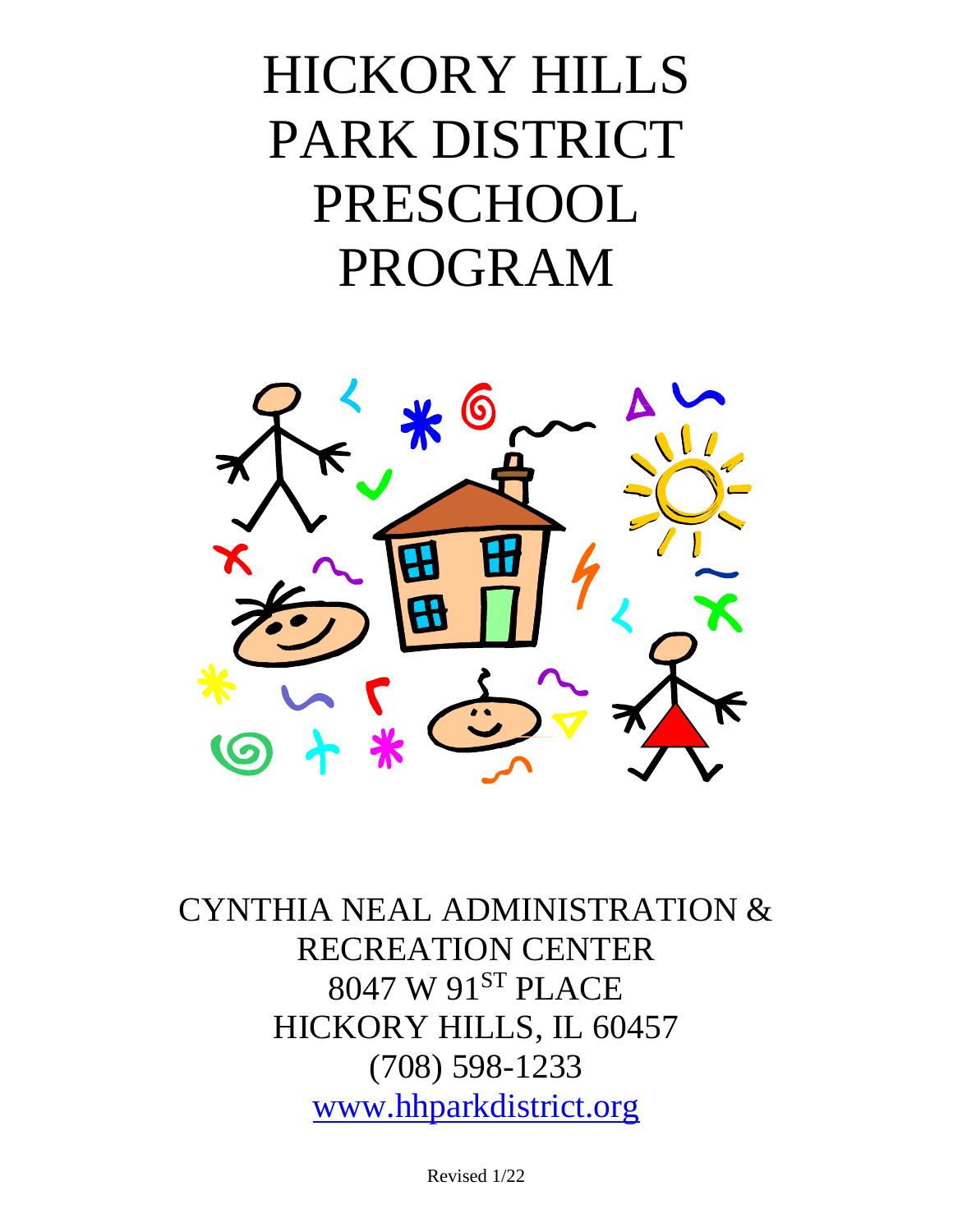

CYNTHIA NEAL ADMINISTRATION & RECREATION CENTER 8047 W 91ST PLACE HICKORY HILLS, IL 60457 (708) 598-1233 [www.hhparkdistrict.org](http://www.hhparkdistrict.org/)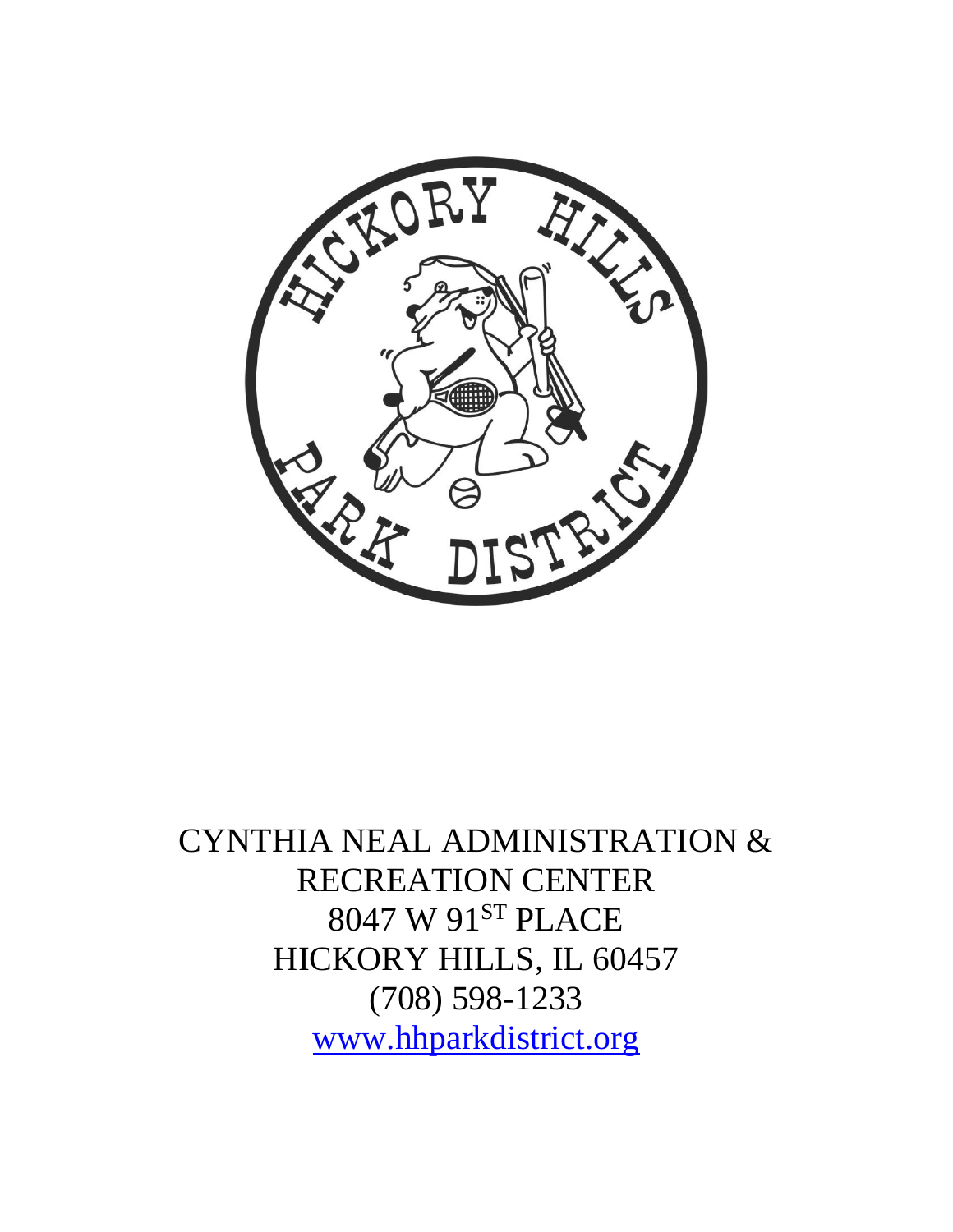## TABLE OF CONTENTS

| <b>INTRODUCTION</b>                   |                  |
|---------------------------------------|------------------|
| <b>EQUAL OPPORTUNITY</b>              |                  |
| <b>EDUCATION AND CURRICULUM</b>       | 2                |
| <b>PHILOSOPHY</b>                     | $\overline{2}$   |
| <b>STAFF CREDENTIALS</b>              | $\overline{2}$   |
| PROGRAMS DAY AND TIMES                | 3                |
| <b>REQUIREMENTS FOR PROGRAM</b>       | 3                |
| TOILET TRAINED/POTTY TRAINED          | 3                |
| <b>REGISTRATION INFORMATION</b>       | $\overline{4}$   |
| TUITION/FEES/CHARGES/REFUNDS          | 5                |
| <b>OPEN HOUSE</b>                     | 5                |
| ARRIVAL AND DISMISSAL                 | 6                |
| <b>EMERGENCIES</b>                    | 6                |
| <b>KEEPING INFORMATION CURRENT</b>    | 7                |
| <b>CALENDAR</b>                       | 7                |
| <b>SNACK</b>                          | 7                |
| <b>PROGRESS REPORTS</b>               | $\overline{7}$   |
| <b>FAREWELL PROGRAMS</b>              | 8                |
| <b>ATTIRE</b>                         | 8                |
| JEWELRY                               | 8                |
| <b>ILLNESS</b>                        | 9                |
| WRITTEN NOTIFICATION                  | $\boldsymbol{Q}$ |
| <b>FIRST AID</b>                      | 9                |
| <b>INSURANCE</b>                      | 10               |
| <b>DISCIPLINE POLICY</b>              | 10               |
| <b>CUSTODIAL AGREEMENTS</b>           | 11               |
| <b>STATE OF NEGLECT</b>               | 11               |
| <b>CHILD ABUSE AND NEGLECT POLICY</b> | 11               |
| <b>EMERGENCY CLOSING</b>              | 12               |
| <b>KINDERGARTEN KID'S PLACE</b>       | 12               |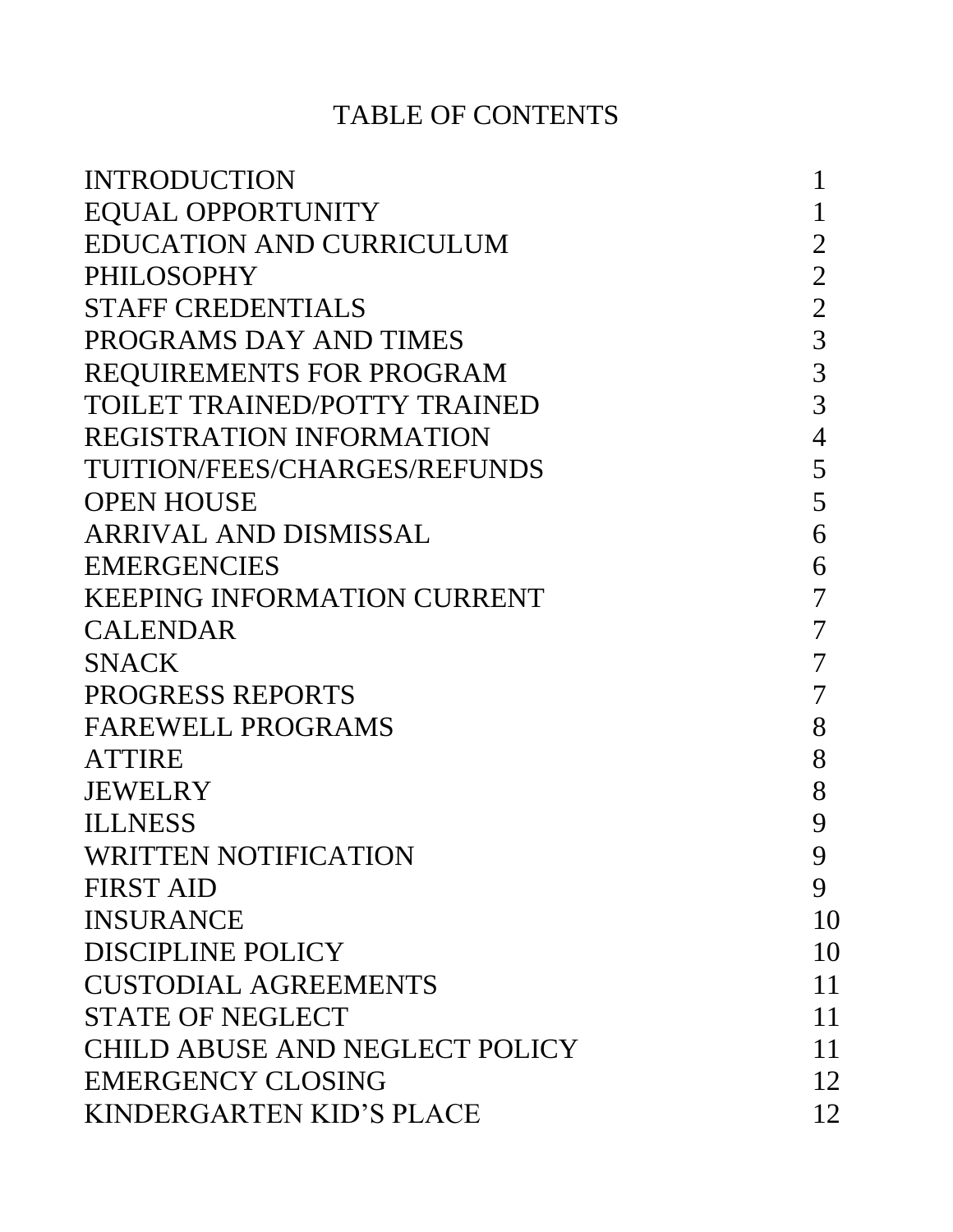## *INTRODUCTION*

The Hickory Hills Park District Preschool Program is open to all children ages 3 to 5. Our staff is caring and dedicated. Their knowledge and experience enables them to establish a structured learning environment designed to benefit each individual child scholastically and socially.

Classes are a maximum teacher/child ratio of 1 to 10. This allows the teachers the opportunity to work more closely with each child in their care.

The Preschool Program is held at the Cynthia Neal Center, 8047 W. 91<sup>st</sup> Pl. The full-year program runs mid-September thru mid-May. The first-half of the program runs mid-September to December. The second-half of the program runs January through May.

# *EQUAL OPPORTUNITY*

No child shall on the basis of race, color, religious belief, national origin, or sex, be excluded from participation, denied the benefits of, or be subjected to discrimination in any Hickory Hills Park District program or activity.

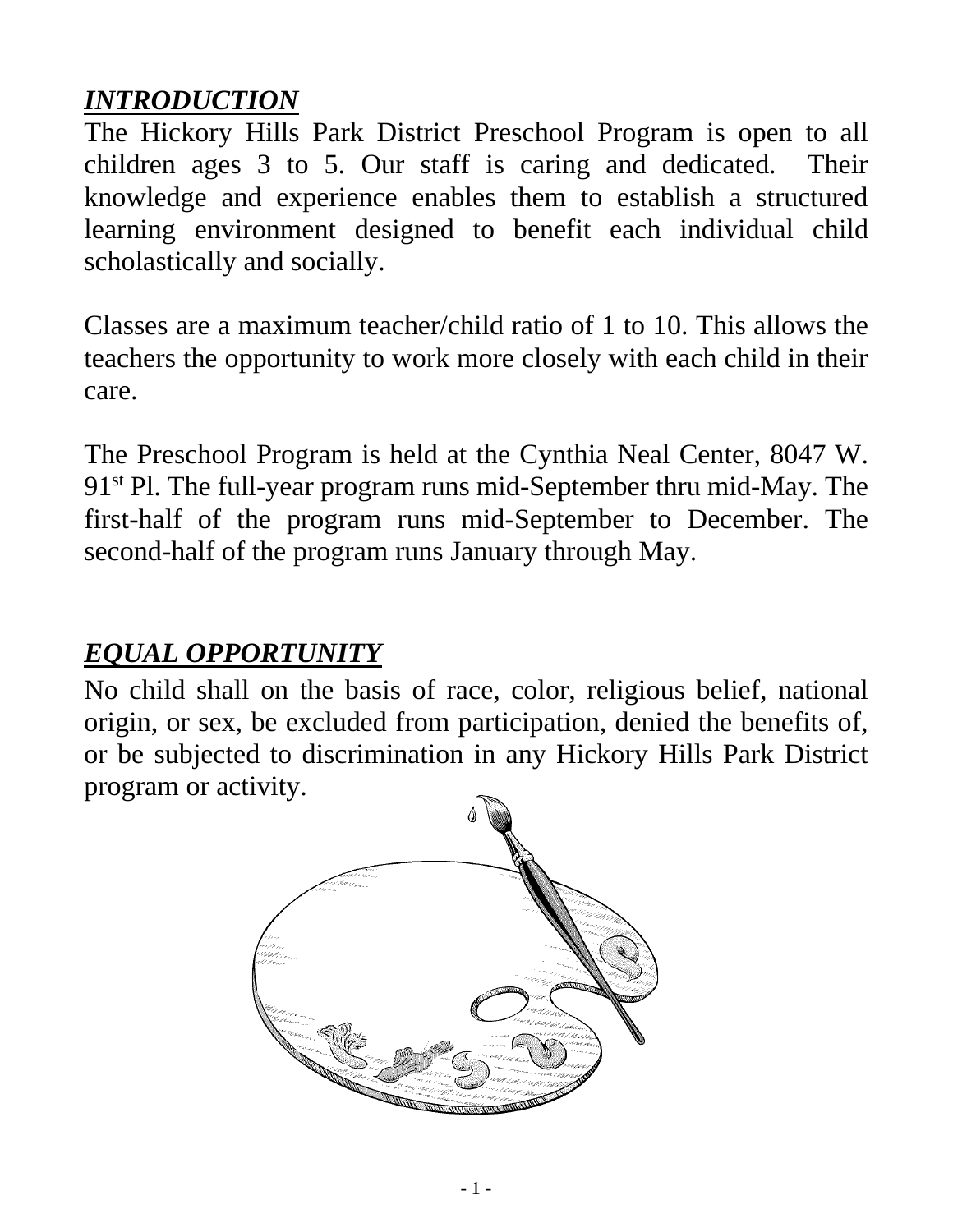# *EDUCATION AND CURRICULUM*

We have designed a balanced preschool program ready to meet the educational, social, emotional, motor and creative needs of children ages 3 to 5.

All children will be introduced to letters, numbers, colors, shapes and other basic concepts.

Pre-Kindergarten children will be introduced to phonics, pre-writing skills, fine motor skills, reading readiness and number concepts.

Story time, music activities, and seasonal art projects are included in our program.

Throughout the year, the children will be playing, learning, growing and having fun with their classmates.

## *PHILOSOPHY*

It is the intent of the Hickory Hills Park District Preschool to provide education through developmentally appropriate practices that foster learning and growing through play. Play is a child's most important work. It is through play that a child acquires cognitive, social, emotional, language, motor, and cultural awareness skills in a structured environment.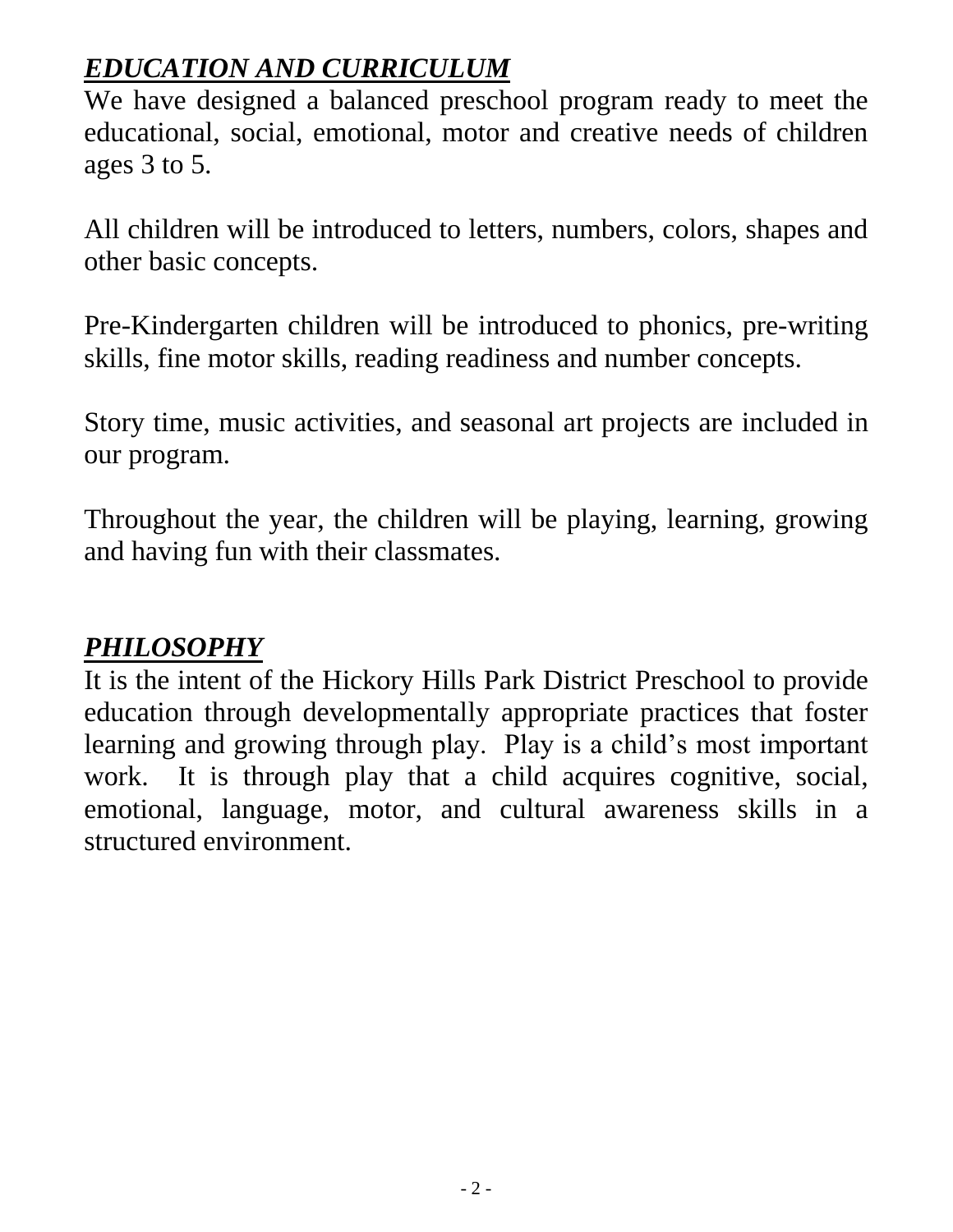# *PROGRAM DAYS AND TIMES*

The first week of class will have shortened class times. Class will be  $8:45 - 10:45$  for the AM classes and  $12:15 - 2:15$  for the PM session.

Normal class time is:

Monday/Tuesday/Wednesday/Thursday/ Friday 8:45 a.m. - 11:45 a.m. **or** 12:15 p.m. - 3:15 p.m.

Monday/Wednesday/Friday 8:45 a.m. - 11:45 a.m. **or** 12:15 p.m. - 3:15 p.m.

Tuesday/Thursday 8:45 a.m. - 11:45 a.m. **or** 12:15 p.m. - 3:15 p.m.

## *REQUIREMENTS FOR PROGRAM*

Your child must be the required age by September  $1<sup>ST</sup>$  of the current year. Birth certificates will be required at the time of registration.

Complete medical examinations are not necessary. However, we do require that immunizations be up to date as stated by Cook County Department of Health. It is highly recommended that your child have a physical prior to starting preschool.

Special medical conditions should be noted on the registration form. In addition, the teacher must be informed of any special condition. This includes, but is not limited to, allergies (food, seasonal, medicine), asthma, physical limitations, and/or dietary/culture restrictions.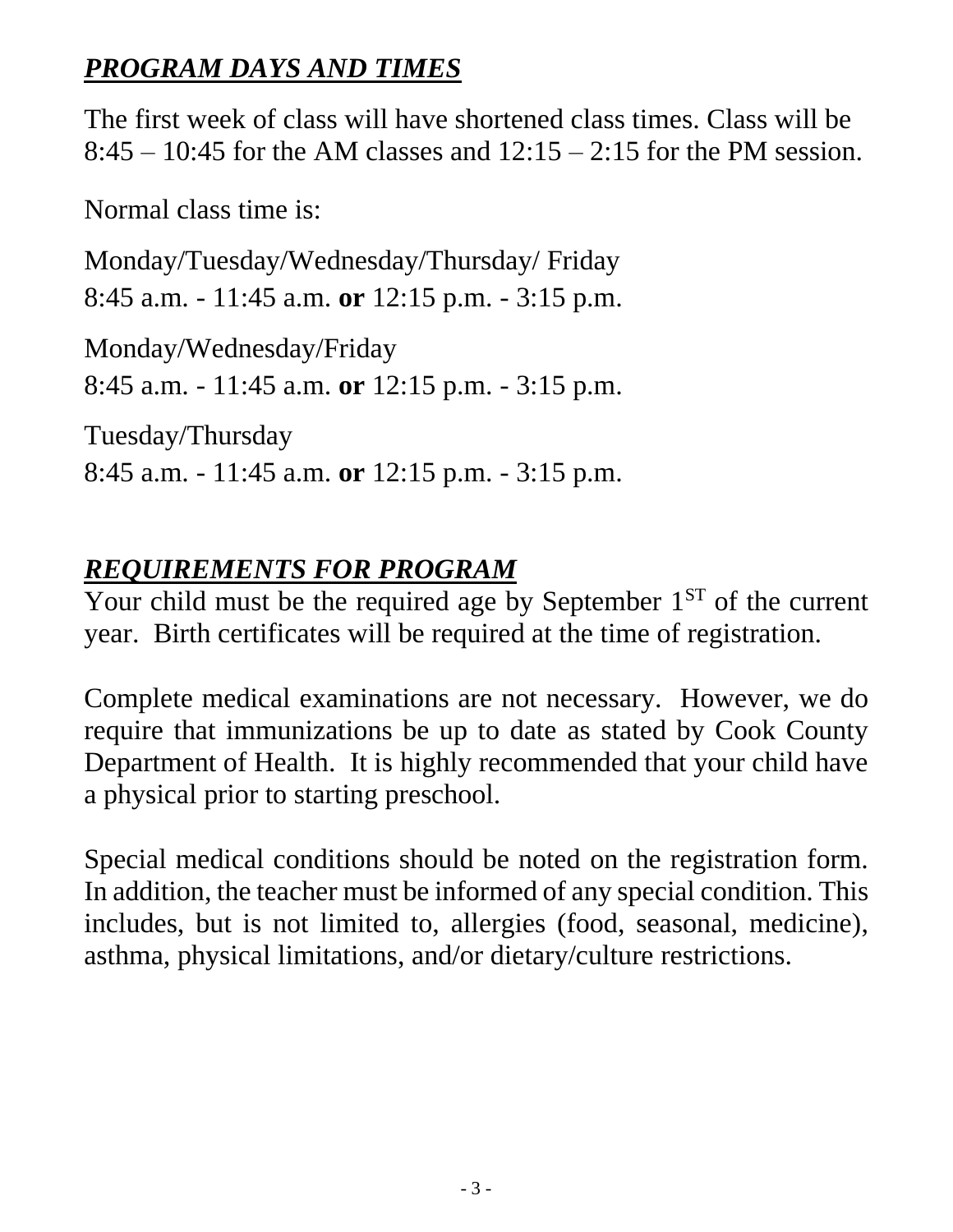## *TOILET TRAINED/POTTY TRAINED*

All children must be completely toilet trained and have adequate knowledge of personal hygiene. (Pull-ups and/or diapers are not allowed)

# *REGISTRATION INFORMATION*

Registration is held in the spring of each year and is accepted at the Cynthia Neal Center,  $8047 \text{ W}$ .  $91^{ST}$  Place. The office is opened Monday thru Friday,  $9:00$  a.m.  $-5:00$  p.m.

You must bring your child's birth certificate and immunization record when you register. A note from your child's doctor stating that your child is up-to-date on his/her immunizations is also acceptable.

Once your child is enrolled in our Preschool Program, he/she will have priority registration for the following school year if he/she is not entering kindergarten in the fall.

*SPECIAL NOTE:* Registration will only be accepted in the class for which your child is eligible. If your child falls short of the required birth date, please have your name placed on a waiting list. If we do not fill the classes with the eligible birth dates, we will then turn to our next eligible birth date on the waiting list. You are under no obligation to pay for having your name on the waiting list.

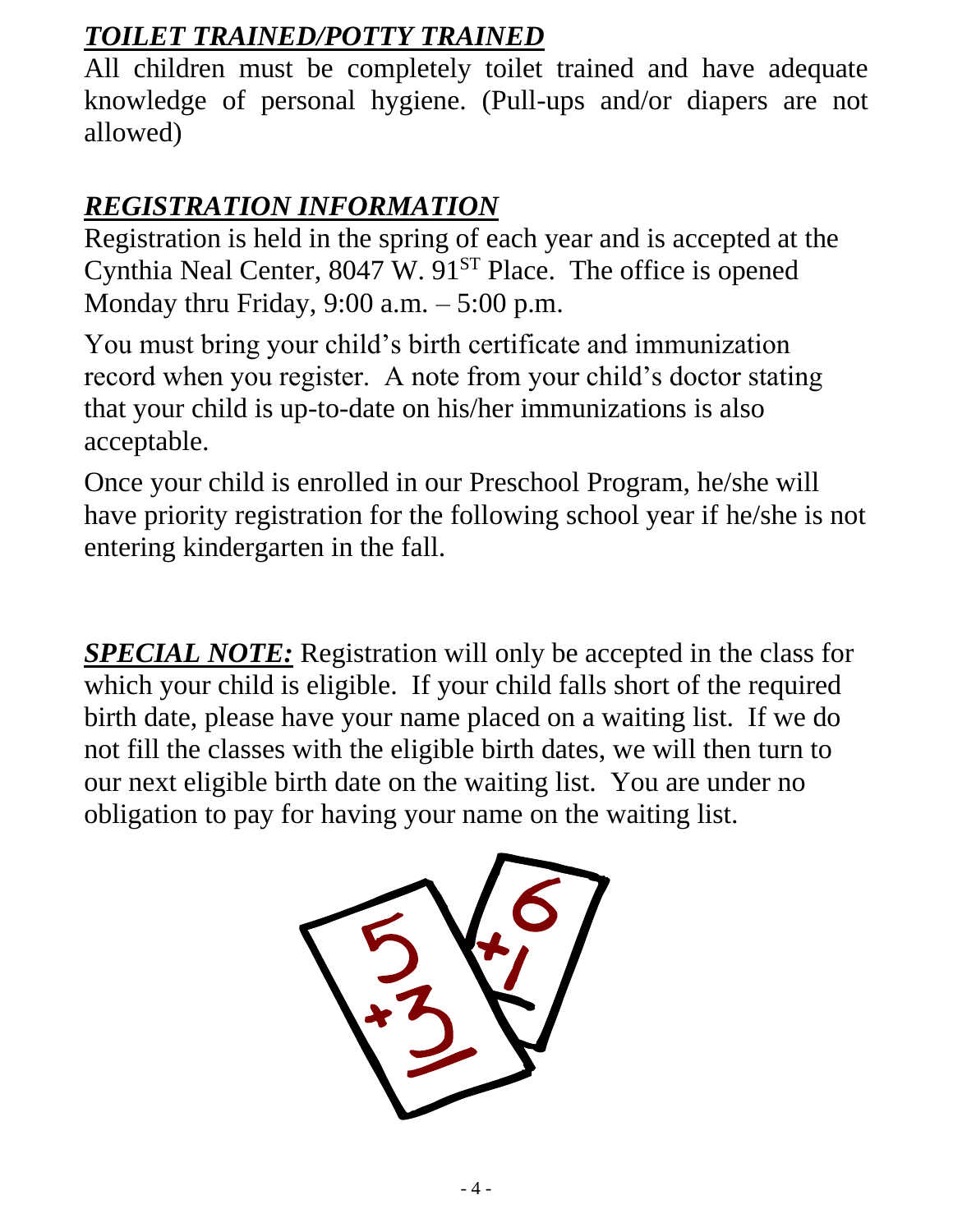# *TUITION/FEES/CHARGES/REFUNDS*

A payment plan is available; a \$10.00 fee will be assessed every time your payment is late.

*Credit is not given for absences, illnesses (includes covid-19), vacations, or holidays.*

If you decide to cancel preschool before it starts, we will refund the total amount minus the **\$100 non-refundable, non-transferable deposit**.

If you cancel during the school year, your refund will be the total preschool fee minus \$100 minus the days it takes to fill your spot.

If the child is not picked up within 10 minutes after class has ended, the Park District will contact the child's emergency phone number. If the Park District cannot reach anyone, the child will be held until closing time or for a maximum time of two hours, whichever comes first. After two hours the police will be contacted and your child will be taken into protective custody until a parent or guardian can be notified. Once under police jurisdictions, the Park District is not responsible for any legal ramifications. Furthermore, the parents will be charged \$5.00 for every 10 minutes they are late picking up their child/children after class.

## *OPEN HOUSE*

The teachers host an Open House each year in February. If you are interested, call the office at (708)598-1233 for the exact date.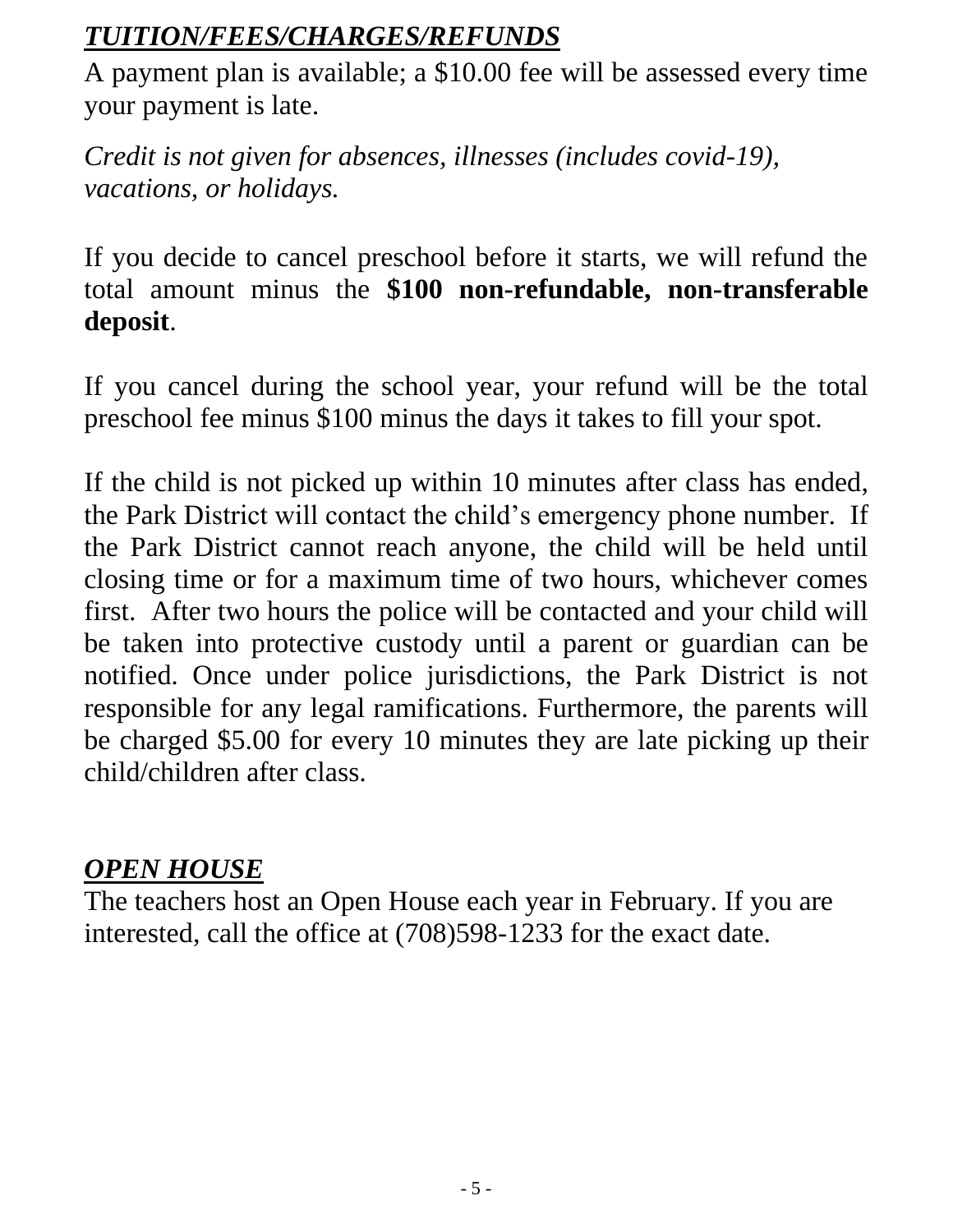# *ARRIVAL AND DISMISSAL*

After parking, walk your child into the building and remain with your child in the inner hallway until the classroom doors are opened. Unauthorized vehicles parked in handicap spaces may be ticketed.

School begins and ends promptly at the designated times. The teachers have a lunch/preparation time between classes. We ask that you be prompt in arriving and picking up your child at the end of class. Children sometimes get uneasy if a parent or guardian is not there to pick them up when the doors open. If you arrive and the preschool doors are closed, please come to the office for assistance. The preschool teachers will not open the door for late arrivals.

Let the teacher or office know if someone else will be picking up your child from class. We ask that you do this in person unless it is an emergency. In which case, a phone call is acceptable. For your child's safety we will ask to see proper identification if we are not familiar with this person.

If children are not picked up within 10 minutes of dismissal time, a late fee will be charged. Furthermore, the parents will be charged \$5.00 for every 10 minutes they are late picking up their child/children after class.

## *EMERGENCIES*

The Park District understands that emergencies occur. Call the Park District immediately if you are unable to pick up your child on time. A phone call alleviates any anxiety your child may have and ensures that our staff is informed. In addition, we might be able to assist by calling someone from your emergency list to pick up your child.

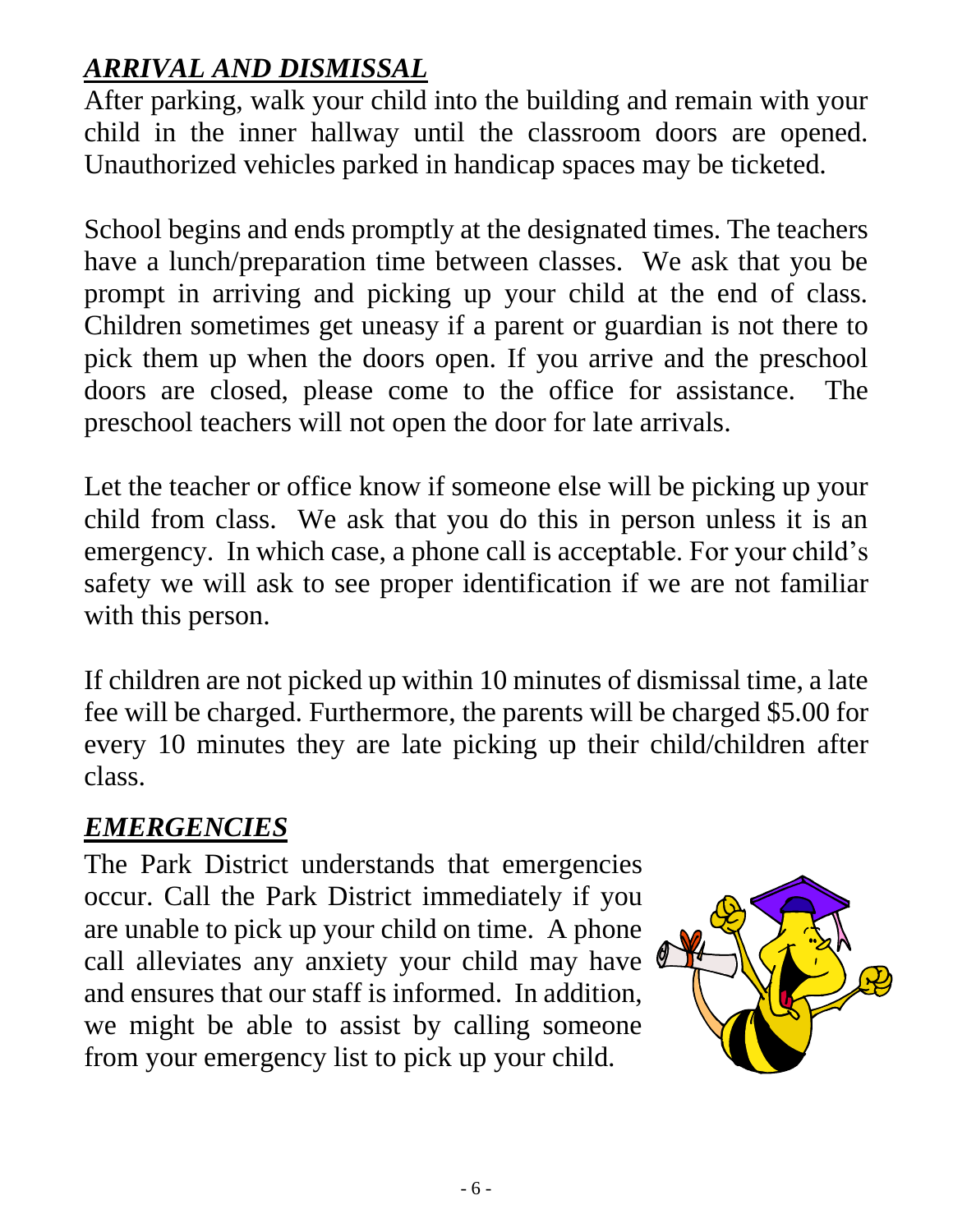# *KEEPING YOUR CHILD'S INFORMATION CURRENT*

It is extremely important that your child's enrollment information be kept up-to-date. If any of the following information should change at any time, notify the office as soon as possible:

- Home phone numbers or emergency contacts
- Your address
- Changes in marital status, custodial agreements, or orders of protection
- Food allergies or medical changes (i.e. now has asthma)

## *CALENDAR*

A monthly calendar will keep you informed as to special dates and activities. You will be emailed this calendar at the beginning of each month. It will also be placed on the Hickory Hills Park District web page if it gets misplaced.

# *SNACK*

Due to covid the park will not be supplying a snack at this time. Pack a small healthy snack (i.e. goldfish, fruit, etc. no peanut products due to allergy, please.) If your child would like to celebrate his/her birthday by bringing a special group snack, please check with a teacher for the day and the amount of children. Store bought items only can be brought in. **Please, no cupcakes!**

#### *PROGRESS REPORTS*

A Progress Report is given to each child in December and at the end of the school year in May. The report assesses the strengths and weaknesses in skill levels as observed by the teachers.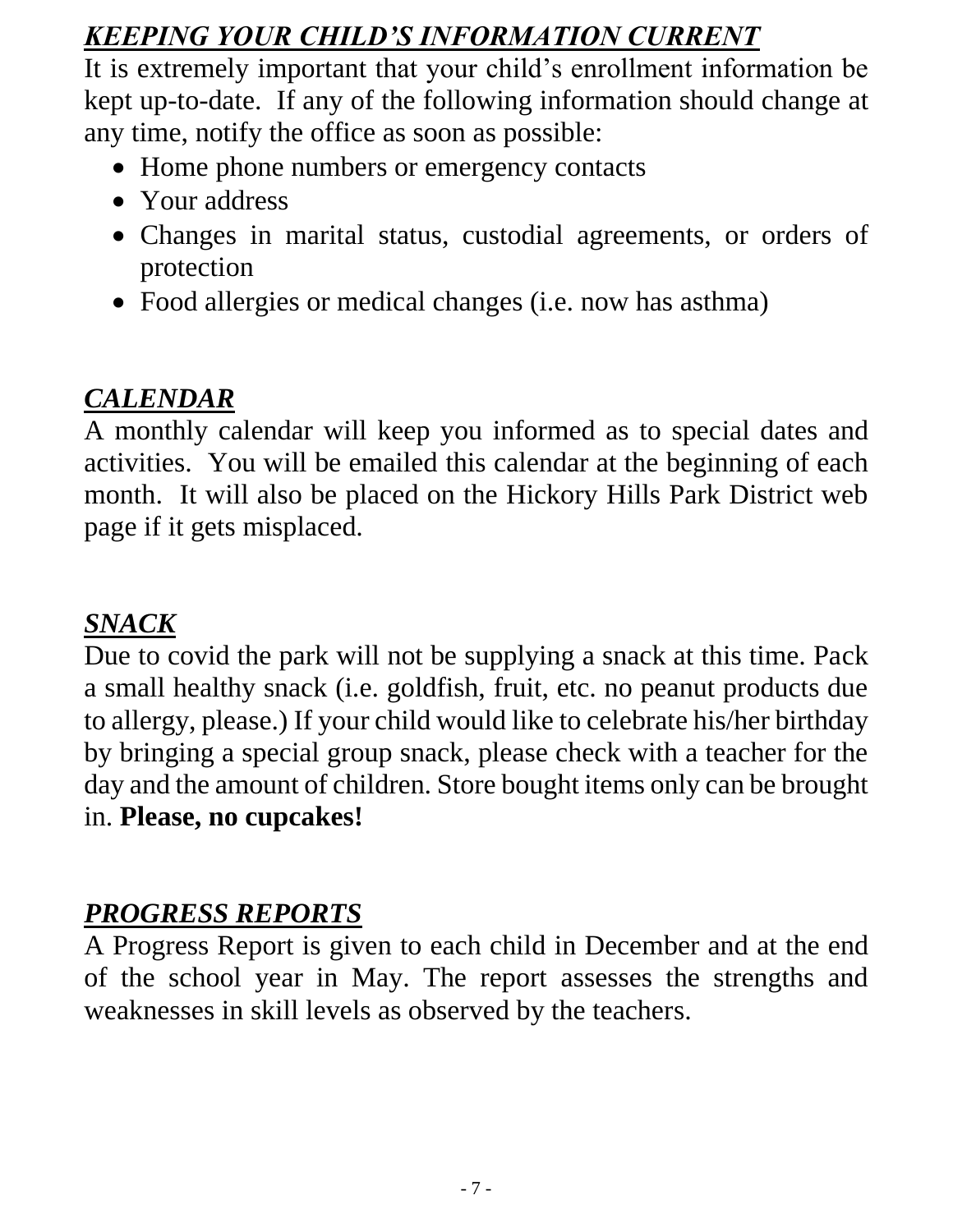# *FAREWELL PROGRAMS*

At the close of the school year in May, the children will participate in a Spring Farewell Program. This program is approximately one hour in length and is presented in the classroom.

#### *ATTIRE*

We recommend children be dressed in comfortable play clothes allowing freedom of movement.

We do ask that each child have, in their backpacks at all times in a Ziploc bag, a change of clothing because accidents do happen.

Outerwear should be labeled with the child's name so misplaced items can be returned to their rightful owners.

Clearly print your child's name on their backpack.

Gym shoes are recommended for all age groups. Dress shoes, sandals, etc. are not recommended for safety reasons.

When the winter weather comes, we recommend that your child wear boots to school and bring gym shoes to change into. This will help keep our room clean and dry.

## *JEWELRY*

Children with pierced ears are asked not to wear long dangling earrings or necklaces that could get caught during play.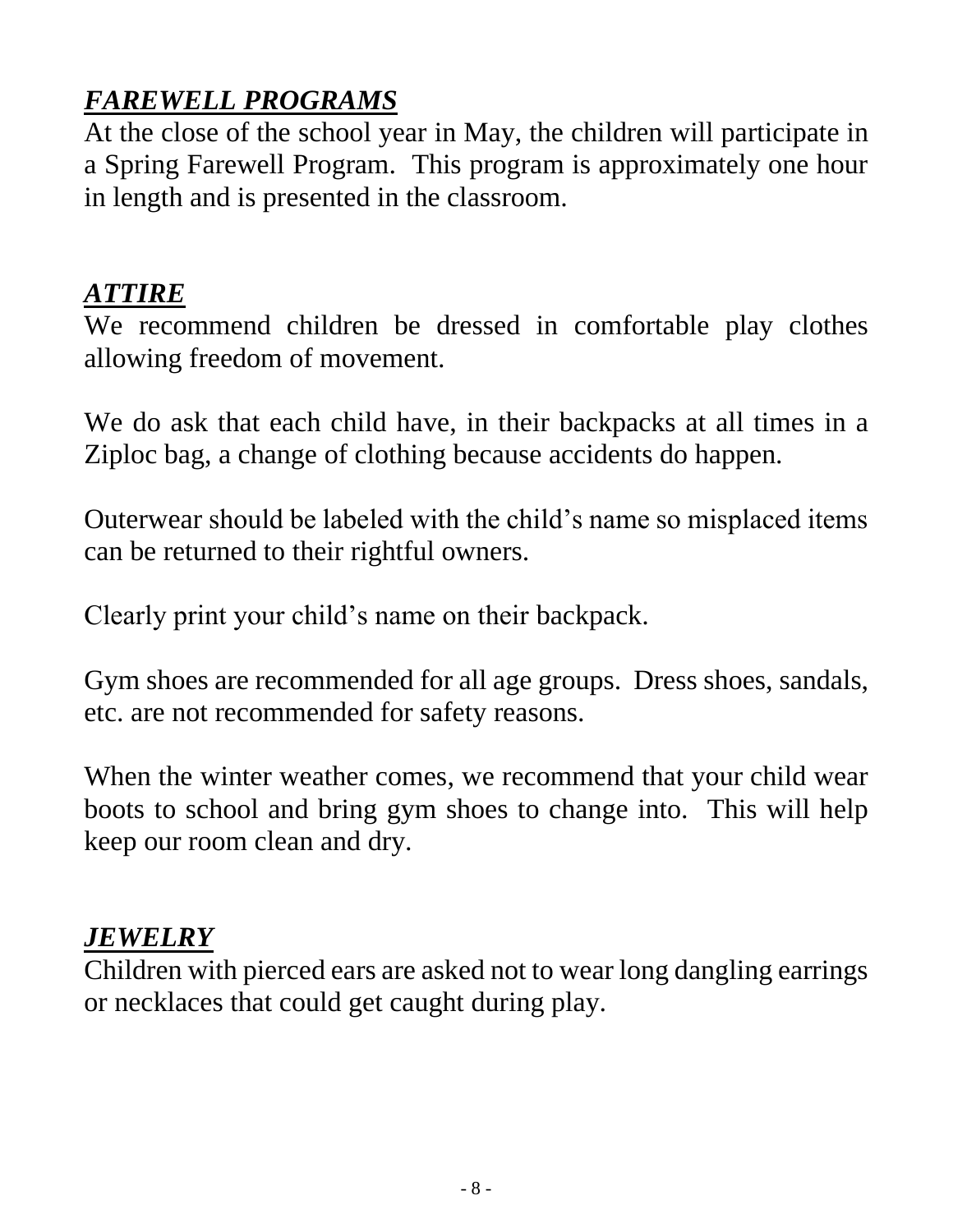## *ILLNESS*

The Hickory Hills Park District Preschool Program seeks a partnership with parents in the effort to keep all children healthy and free from contagious disease. Health practices at the Park District are designed to minimize illness. They include specific procedures regarding sanitation, hand washing, and the exclusion of sick children. We follow all procedures recommended by the Cook County Health Department.

All information about a child's health and /or medical condition is kept strictly confidential.

If symptoms of illness are present at home, do not bring your child to the school. If symptoms develop later during the day, the staff will determine whether or not the child should remain in school.

In the event a parent cannot pick up his or her child in the suggested time frame, a staff member will call the names listed on the registration form. In order to prevent the spread of disease, children should not return to school until they are symptom free.

## *WRITTEN NOTIFICATION*

The Park District follows the Cook County Board of Health recommendations regarding notices of illness in classrooms. If Cook County recommends a letter be sent regarding a contagious illness, we will send it. Likewise if your child has an illness, call the office so we can determine if a note should be sent home.

## *FIRST AID*

For minor cuts, bumps, bruises, scrapes, etc, the staff administers first aid and completes an accident report form. Keep in mind that the Park District's first aid procedures are very basic: soap, water, antiseptic wipes, band-aids and ice packs.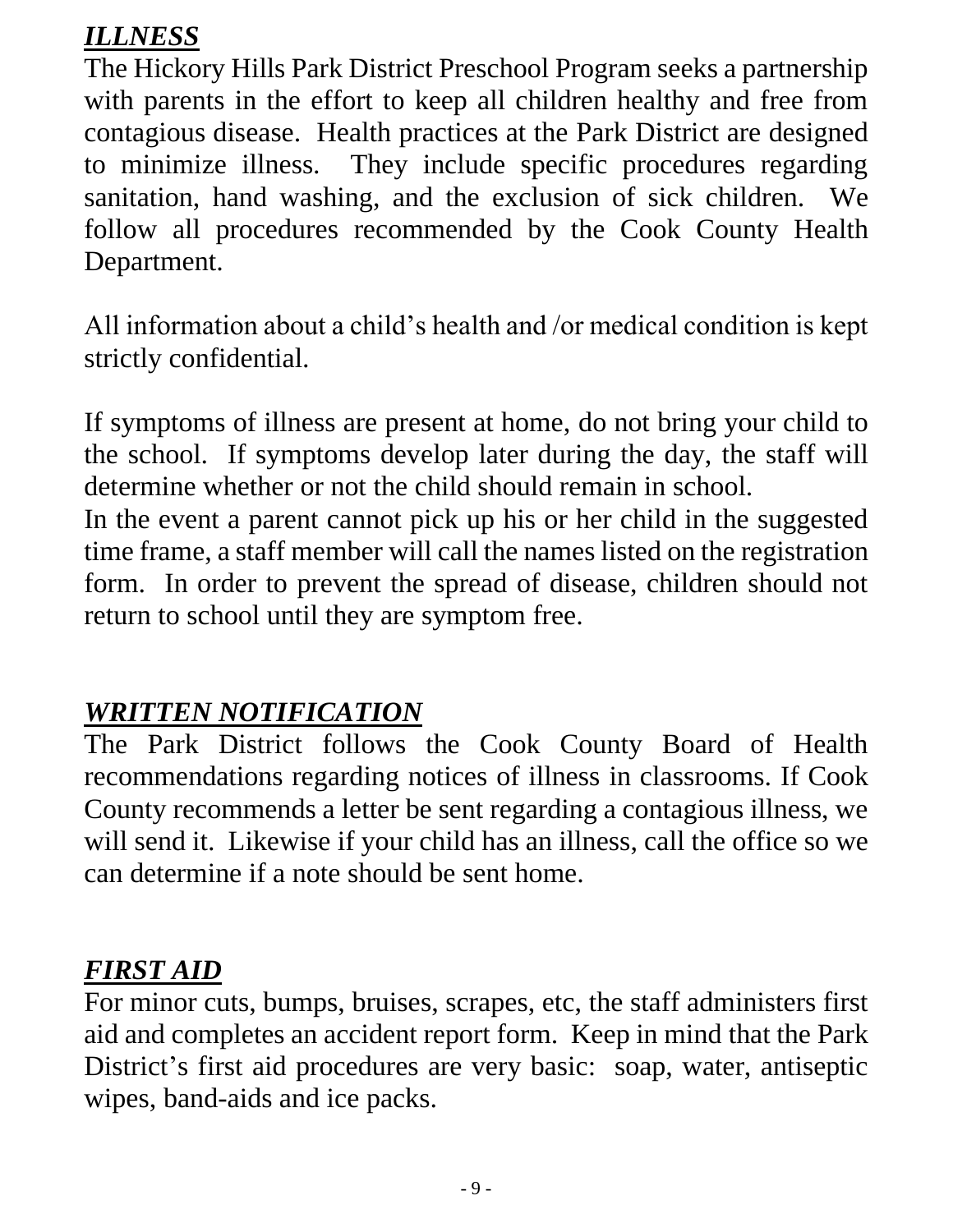## *INSURANCE*

The Park District is committed to conducting our Preschool Program in the safest manner possible. The Park District continually strives to reduce risks and insists that all participants follow safety rules and instructions. The Park District does not carry medical accident insurance for injuries sustained in our programs. The cost of this insurance would make program fees prohibitive. We recommend that you check your personal/family health insurance.

## *DISCIPLINE POLICY*

The Park District's discipline policy is as follows:

| 1 <sup>st</sup> Offense: Verbal reminder of the rules.          |
|-----------------------------------------------------------------|
| 2 <sup>nd</sup> Offense: Redirection to another activity.       |
| 3 <sup>rd</sup> Offense: Time-out, not to exceed three minutes. |
| 4 <sup>th</sup> Offense: Conference with parents.               |

If poor behavior continues, participation in program may be terminated.

Through the entire process, the teachers will keep the parents informed of the situation and the results of each stage of discipline.

Teachers will complete incident reports documenting the behavior.

Any child exhibiting aggressive behaviors toward other children and/or staff (i.e. biting, kicking, punching, hitting, bullying other children) will be disciplined according to the above outlined procedure. Steps may be skipped depending on the severity of the incident.

## *CUSTODIAL AGREEMENTS*

The Park District respects the rights of all parents to participate in the growth and development of their child or children. It is park policy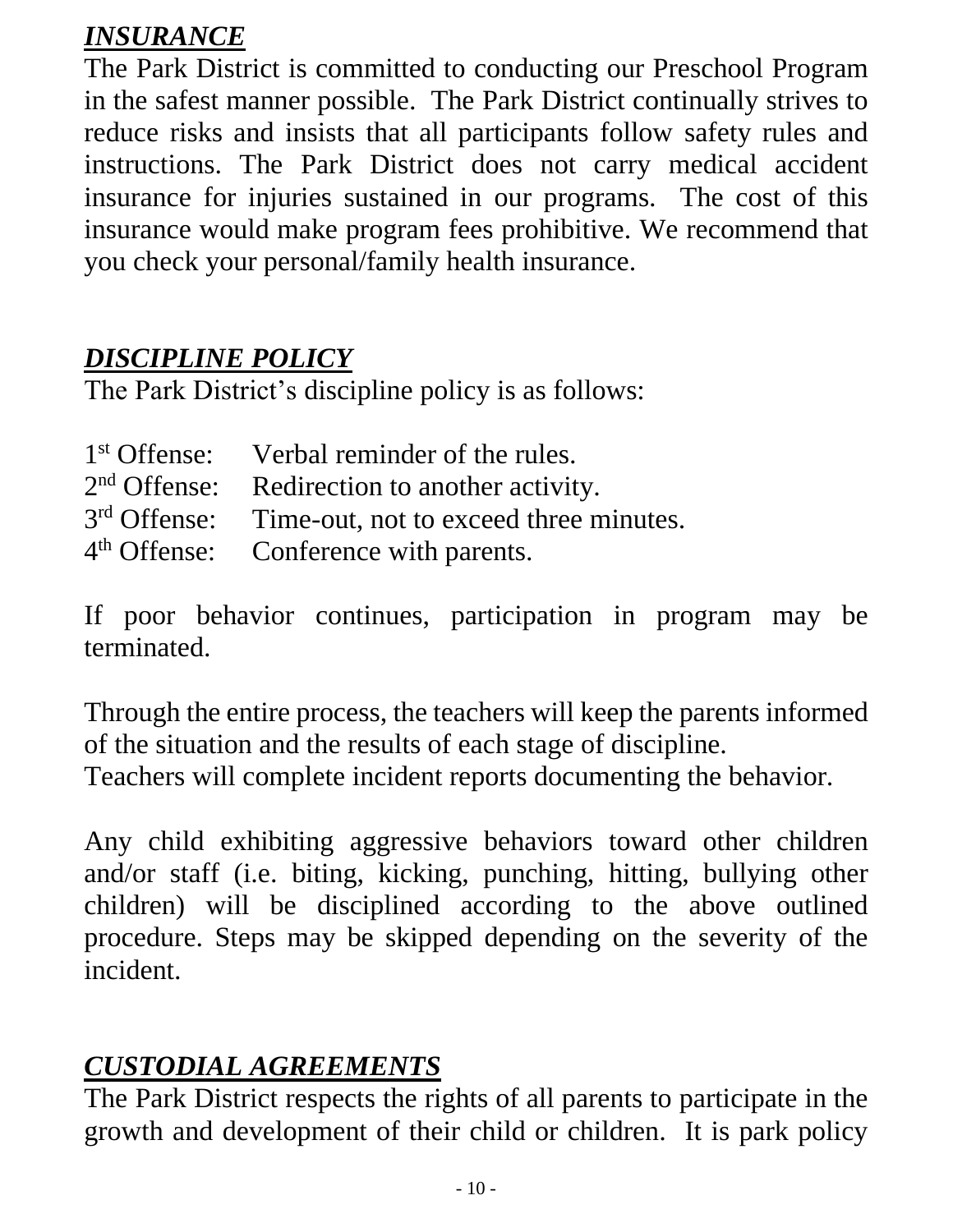that all staff members remain neutral in cases of divorce or separation. In the case of a family divorce or separation, the Park District requires a copy of the most current custodial agreement and/or court order.

## *STATE OF NEGLECT*

If your child is not picked up within two hours after class ends and you have not notified the office of your situation, your child will be considered in the state of neglect. The proper authorities will be called.

# *CHILD ABUSE AND NEGLECT POLICY*

All teachers/instructors are mandated reporters of any suspected child abuse and/or neglect. Failure to report can result in criminal charges being brought against the Park District and any involved staff members.

All staff members are required to report suspected child abuse and/ or neglect in accordance with Illinois State Law.

A staff member is not expected to determine if a child is or is not being abused and/or neglected, but rather only to report the suspected abuse and/or neglect to the proper authorities.

If a teacher or another staff member observes signs of suspected abuse and/or neglect, the staff member must indicate this in writing and immediately report the findings to the Park District's Executive Director.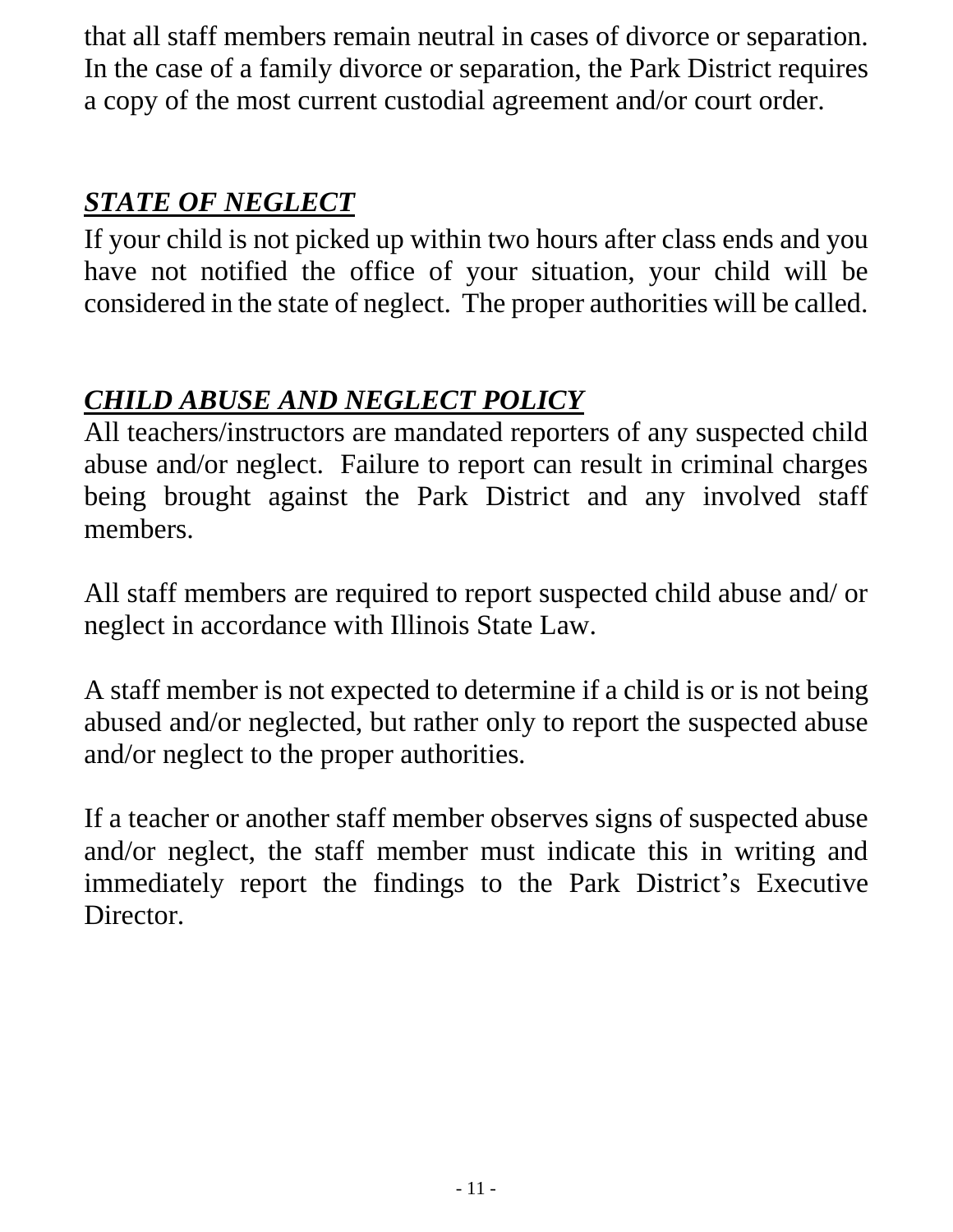# *EMERGENCY CLOSING*

If the Park District closes due to an emergency, like snow days, we will try to make up the classes and activities. However that is not always possible. The Park District will post all emergency closings on our web page [www.hhparkdistrict.org](http://www.hhparkdistrict.org/) and send an email to all preschool families. If time is available, we will call.

# *KINDERGARTEN KID'S PLACE*

The Park District offers a Before/After Care program for students in our preschool program as well as those who attend morning or afternoon preschool and/or kindergarten at School District 117. Our Before Care program is from 8:45 a.m. – 12:15 p.m. and our After Care program is from 11:45 a.m.  $-4:15$  p.m. and could be held in the same room as the preschool program. See the registration office for more information.